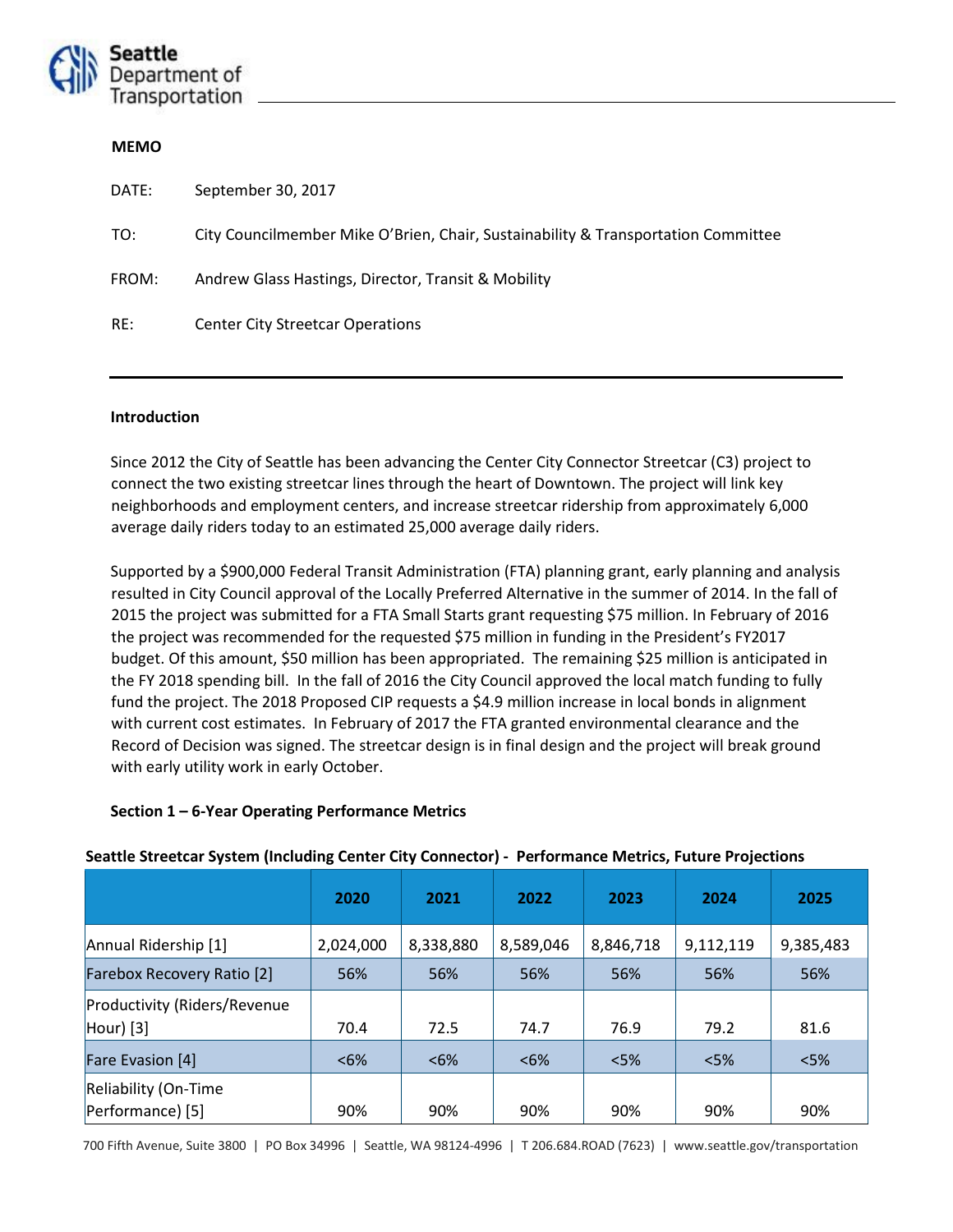Notes:

- [1] 2020 annual ridership was estimated for 6/29/17 City Council Transportation Committee update; it is 8,096,000. Since Center City Connector will begin operations in September 2020, only three months ridership is forecasted for 2020 in this table. Ridership estimated to increase annually by 3%.
- [2] 2020 farebox recovery estimated for 6/29/17 City Council Transportation Committee update, consistent with the Streetcar System Operating Plan July 2017 submitted for the Center City Connector Smalls Starts Grant Application.
- [3] Annual revenue hours estimated to be 115,000 consistent with the Center City Connector Small Starts Grant Application. Since Center City Connector will begin operations in September 2020, only three months of revenue service hours used to forecast productivity in 2020.
- [4] June 2017 Draft Semi-Annual Streetcar Report estimates for 2020 to 2022 a less than a 5% fare evasion for SLU streetcar and a less than a 6% fare evasion for FH streetcar.
- [5] June 2017 Draft Semi-Annual Streetcar Report estimates for 2020 SLU streetcar has 90% on-time performance and FH streetcar has 87% on-time performance. Due to planned transit speed and reliability measures planned or underway, good on-time performance is expected for the Center City Connector.

## **Section 2 – Streetcar Fund Balance**

The attached Streetcar Fund is the most recent 6-year streetcar financial plan. The Streetcar Fund shows a projected fund balance of (\$405,677) at the end of 2021. As part of the 2017 budget process, SDOT began paying \$300,000 annually to retire the South Lake Union Streetcar capital loan. Proceeds from surplus property sales will be used to retire the interfund loan for operating the South Lake Union Streetcar and may also be used to retire the capital loan.

## **Section 3 – Operating Costs and Revenue**

- Chart A below compares the ridership and average fare per rider assumptions in the Small Starts Grant Application the FTA to more conservative assumptions. Ridership projections and average fare assumptions generate the operations revenue forecast. The results in the chart were discounted 25% in order to be more conservative.
- Chart B below compares the operating costs and revenue assumptions included in the Small Starts Grant Application to the FTA to hypothetically illustrate operating costs and revenue scenarios.

Operating Costs - The estimated system operating costs were generated as part of the Small Starts Grant Application by combining actual operating costs for the existing South Lake Union and First Hill Streetcar lines and inflating them for the increased revenue service levels of the combined Seattle Streetcar System in 2020.

Fare Revenue – Fare revenue is the revenue generated from the average fare paid by each trip on the streetcar multiplied by the number of boardings. Several factors were used in the assumptions generating the fare revenue estimates. The ridership totals used do not include special events such as trips generated by sporting events at CenturyLink Field. The peak fare assumption for operations in 2020 is \$2.75 per trip, which is higher than the current \$2.25 per trip fare, but is a reasonable assumption in light of the King County Metro proposal to create a \$2.75 flat fare for bus trips and the Monorail ORCA integration assumption of \$2.75 per trip on the Monorail. The average fare per trip was estimated at \$1.49, which is 54% of the \$2.75 fare ([1] in Chart A). In contrast 54% is a lower ratio than the current King County Metro average fare per trip. The annual revenue generated by multiplying estimated ridership by the estimated average fare paid was then discounted by 25% to create a more conservative fare revenue estimate ([2] in Chart A).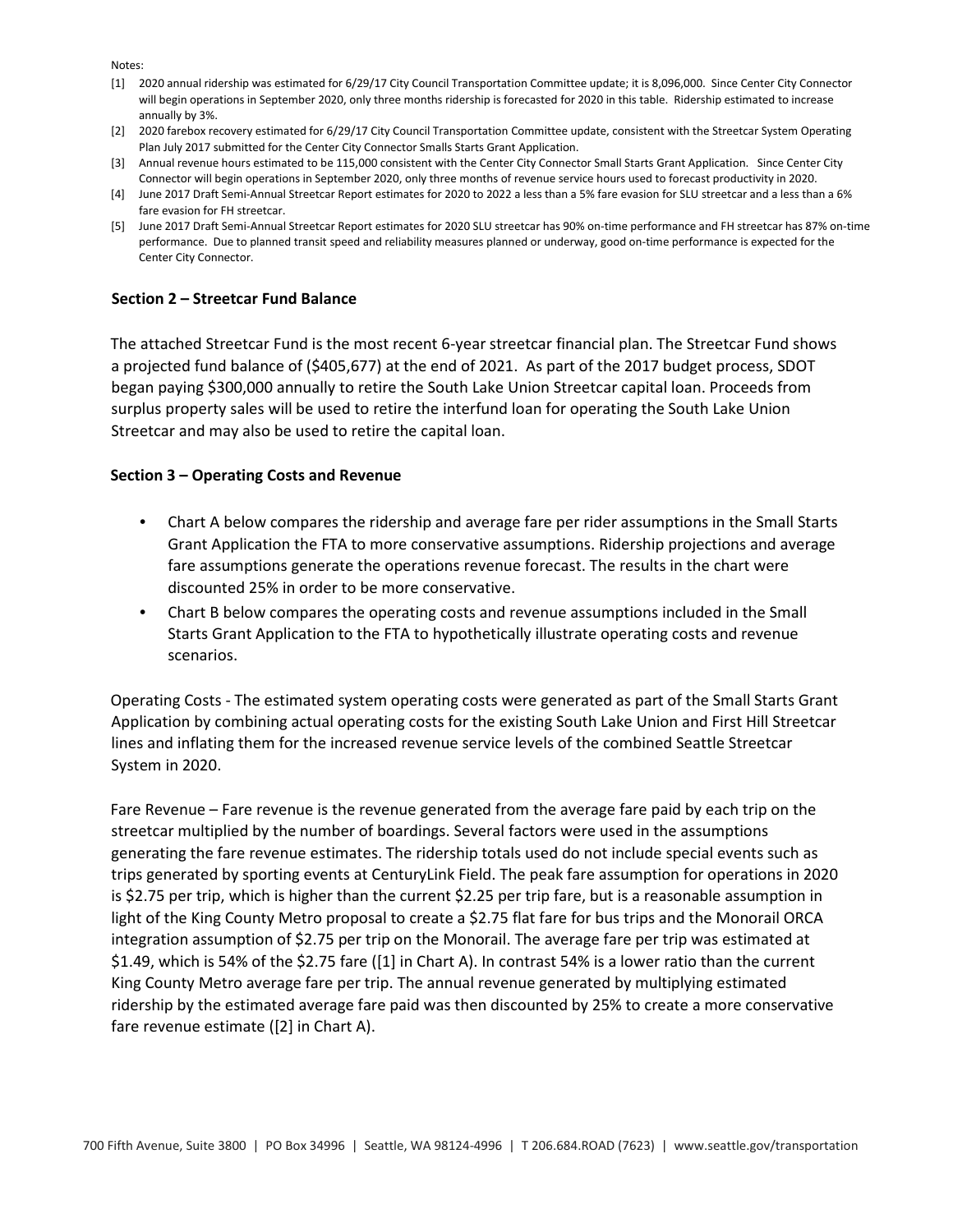|                                  | <b>Small Starts</b><br><b>Application</b> | <b>Per Rider</b> | <b>Lower Ridership and</b><br>Lower Average Fare Average Fare Per<br><b>Rider</b> |
|----------------------------------|-------------------------------------------|------------------|-----------------------------------------------------------------------------------|
| Projected Ridership (Weekday)    | 25,700                                    | 25,700           | 20,000                                                                            |
| Projected Ridership (Weekend)    | 14,020                                    | 14,020           | 11,000                                                                            |
| Annual Weekdays                  | 255                                       | 255              | 255                                                                               |
| Annual Weekend/Holidays          | 110                                       | 110              | 110                                                                               |
|                                  |                                           |                  |                                                                                   |
| Annual Weekday Ridership         | 6,553,500                                 | 6,553,500        | 5,100,000                                                                         |
| Annual Weekend/Holiday Ridership | 1,542,200                                 | 1,542,200        | 1,210,000                                                                         |
| Annual Ridership                 | 8,096,000                                 | 8,096,000        | 6,310,000                                                                         |
|                                  |                                           |                  |                                                                                   |
| 2019 Peak Hour Fare Assumption   | 2.75                                      | 2.25             | 2.25                                                                              |
| Average Fare Per Rider [1]       | \$1.49                                    | \$1.22           | 51.22                                                                             |
|                                  |                                           |                  |                                                                                   |
| Annual Revenue                   | \$12,022,560                              | \$9,877,120      | \$7,698,200                                                                       |
| Sensitivity Range [2]            | 25%                                       | 25%              | 25%                                                                               |
| <b>Budgeted Fare Revenue</b>     | \$9,016,920                               | \$7,407,840      | \$5,773,650                                                                       |

# **CHART A: Total Seattle Streetcar System Ridership and Budgeted Fare Revenue (2020 with Visitors)**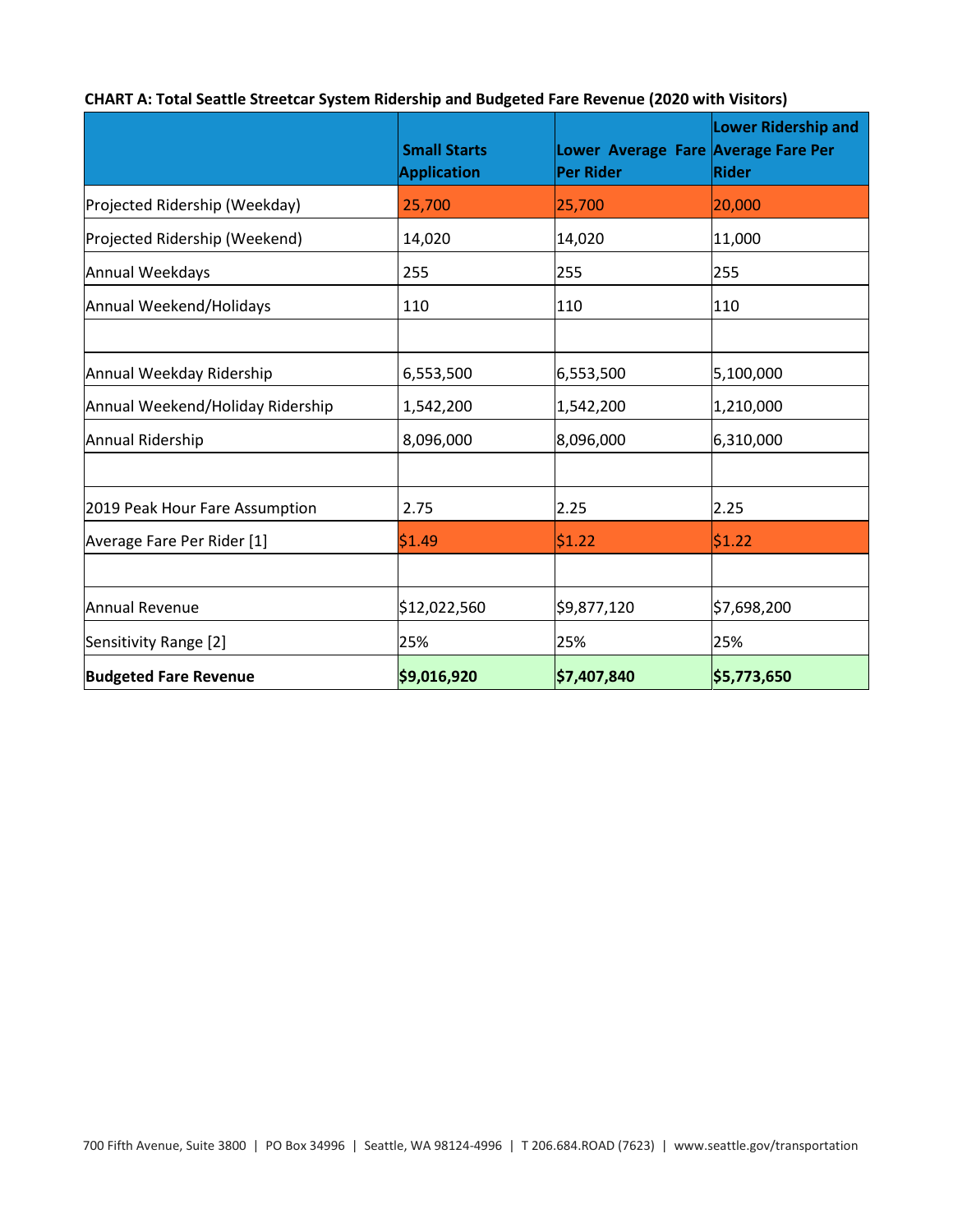## **CHART B: Projected Annual Operating Costs and Revenues for Seattle Streetcar System with Center City Connector in 2020**

|                                           | <b>Small Starts</b><br><b>Application</b> | <b>Sensitivity Test 1</b><br>(High Revenue) | <b>Sensitivity Test 2</b><br>(Medium<br><b>Revenue)</b>                                    | <b>Sensitivity Test 3</b><br>(Low Revenue)                                                 |
|-------------------------------------------|-------------------------------------------|---------------------------------------------|--------------------------------------------------------------------------------------------|--------------------------------------------------------------------------------------------|
| <b>Estimated Operating Costs [2]</b>      | \$16,060,000                              | \$16,060,000                                | \$16,060,000                                                                               | \$16,060,000                                                                               |
| <b>Projected Revenue Sources</b>          | \$17,146,920                              | \$17,021,920                                | \$15,412,840                                                                               | \$13,778,650                                                                               |
| Budgeted Fare Revenue [3]                 | \$9,016,920                               | \$9,016,920                                 | \$7,407,840                                                                                | \$5,773,650                                                                                |
| FTA 5307 [4]                              | \$600,000                                 | \$400,000                                   | \$400,000                                                                                  | \$400,000                                                                                  |
| Sponsorship Revenues [5]                  | \$980,000                                 | \$810,000                                   | \$810,000                                                                                  | \$810,000                                                                                  |
| Metro Interlocal (SLU) [6]                | \$1,550,000                               | \$1,550,000                                 | \$1,550,000                                                                                | \$1,550,000                                                                                |
| Sound Transit Interlocal (First Hill) [7] | \$5,000,000                               | \$5,000,000                                 | \$5,000,000                                                                                | \$5,000,000                                                                                |
| Amazon.com Contribution (SLU) [8]         | N/A                                       | \$245,000                                   | \$245,000                                                                                  | \$245,000                                                                                  |
| <b>Net Revenue (Revenues - Costs)</b>     | \$1,086,920                               | \$961,920                                   | (5647, 160)                                                                                | ( \$2, 281, 350)                                                                           |
| Number of Vehicles                        | 17                                        | 17                                          | 17                                                                                         | 17                                                                                         |
| Farebox Recovery %                        | 56%                                       | 56%                                         | 46%                                                                                        | 36%                                                                                        |
|                                           |                                           | -25,000 daily riders<br>-Lower FTA 5307     | -25,000 daily riders<br>-Lower FTA 5307<br>-Lower Sponsorship<br>-Lower avg fare per rider | -20,000 daily riders<br>-Lower FTA 5307<br>-Lower Sponsorship<br>-Lower avg fare per rider |
| Assumptions                               |                                           | -Lower Sponsorship                          | (\$1.22 vs \$1.49)                                                                         | (\$1.22 vs \$1.49)                                                                         |

Notes:

- [2] Based on actual King County Metro 2015 O&M Budgets for South Lake Union Streetcar and First Hill Streetcar, scaled up to projected peak operations with the Center City Connector. The proposed Small Starts project would operate as part of the overall streetcar system; costs for the Small Starts project are the incremental costs.
- [3] Fare revenues for the Center City Connector are budgeted at 75% of the estimated level. Fare assumptions include a \$2.75 adult one-way fare in 2020 and a \$1.49 average fare except where noted \$2.25 adult one-way fare (current one-ways streetcar fare) and \$1.22 average fare.
- [4] In original Small Starts Application, no changes were assumed from the City's minimum floor allocation and the City's internal allocation between Monorail and Streetcar. Revised revenue assumptions use more conservative \$400,000, which is approximately expected revenue in 2018 when allocation is shared with First Hill Streetcar.
- [5] Original Small Starts App assumed half of vehicles were available for sponsorship and included sponsored stations on SLU and FHS and Amazon.com contribution to SLU. Revised budgeted sponsorship revenue assumes making 9 of the streetcar vehicles available for sponsorship, and does not include any station sponsorships.
- [6] King County Metro contribution to South Lake Union Streetcar operating costs. The current agreement is effective through 2019, subject to extension.
- [7] Sound Transit contribution to First Hill Streetcar operating costs. The current agreement is effective through 2023, subject to extension.
- [8] Amazon.com contribution to SLU operations (included in Sponsorship Revenue in original Small Starts Application)

Future Operating Revenue – Sensitivity tests 2 and 3 in the chart above generate revenues that do not completely cover the projected operating costs. While these scenarios are not anticipated, if these were to occur SDOT would work with the Executive to identify needed revenues to support operations. Some possible additional revenue sources could include increased sponsorship and increased fares.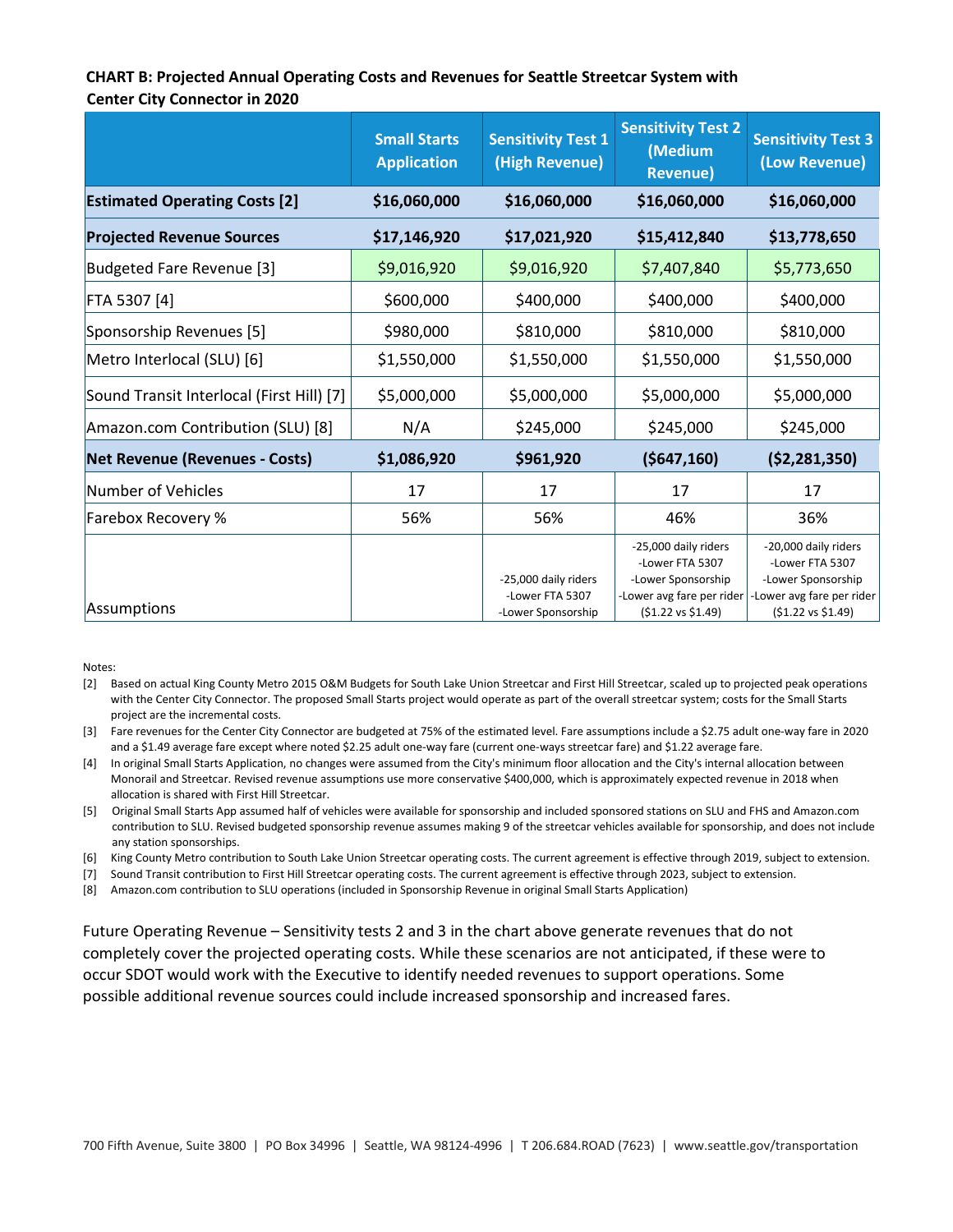### **Section 4 – FTA Funding**

On May 5 of this year Congress approved and the President signed a FY2017 appropriations bill to fund the government through the remainder of the fiscal year. The bill includes \$50 million for the Center City Connector Streetcar project. This appropriation allowed SDOT to submit the Small Starts Grant Application (SSGA) package to the FTA on September 15. The grant application is for the full \$75 million. Under the current schedule, the SSGA will be signed by the FTA and SDOT in late November. Once the grant is signed the current \$50 million becomes available for the project.

SDOT is confident the additional \$25 million in federal funding will be appropriated by Congress as part of the FY2018 spending bill. Appropriations bills in both the House and Senate include funding levels sufficient to fund the \$25 million, and include language directing the FTA to fulfill partially funded grant agreements as a first priority.

While it may take Congress some time to pass an FY2018 spending bill, the additional \$25 million is not needed to help fund the project until 2019 based on the current schedule.

If the full \$75 million is not appropriated by Congress, SDOT will identify alternative funding sources to complete the project on schedule.